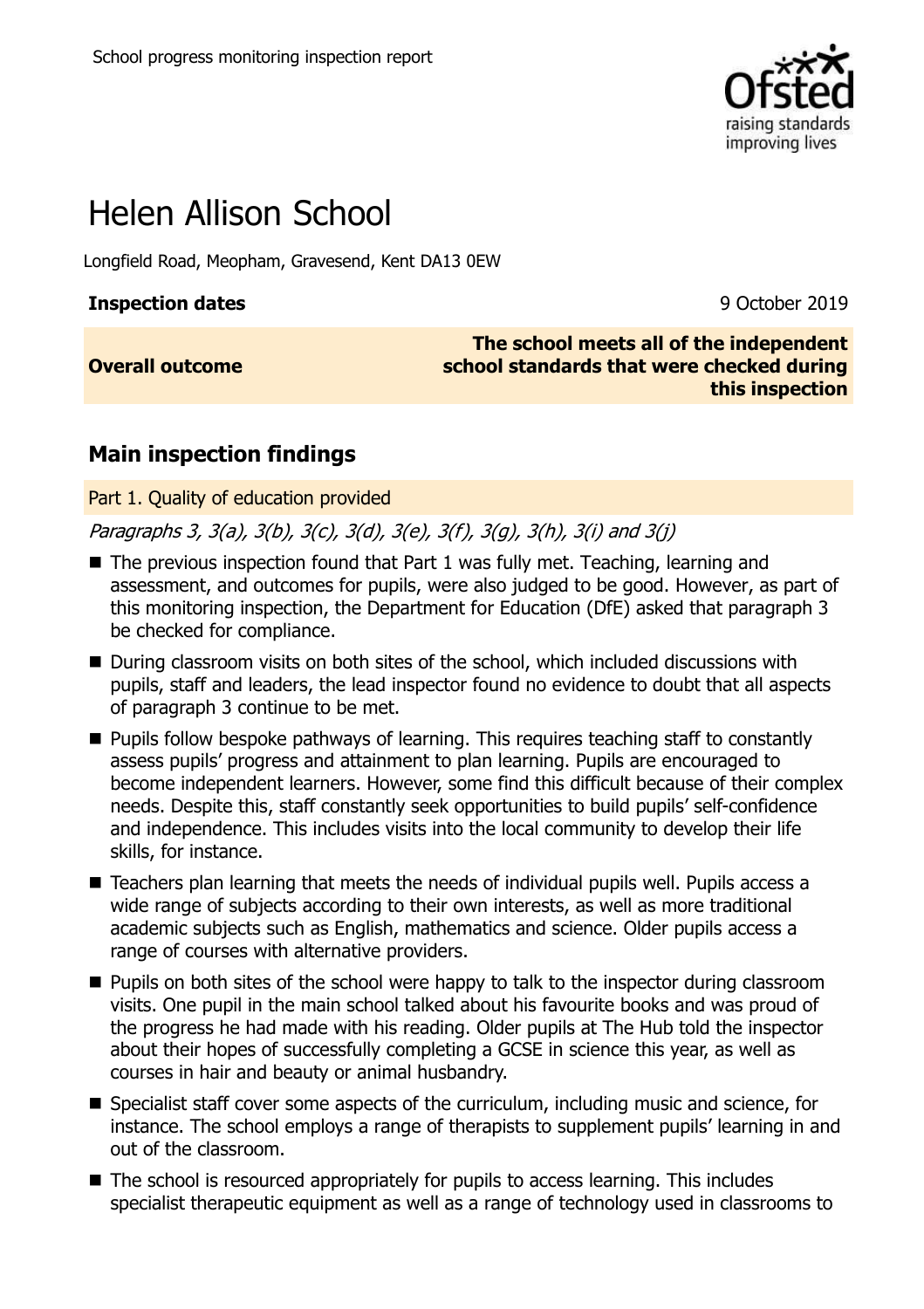

support teaching and learning.

- The school has its own scheme of work to cover pupils' personal, social and health education. Pupils learn about different faiths and cultures through the wider curriculum and through special assemblies. Mutual respect and tolerance of others are important parts of the curriculum here. This is particularly important within the school environment, where pupils from different backgrounds and with different complex needs are expected to mix freely and behave responsibly.
- Classroom visits and observations of pupils at breaktime showed that they are supervised well. However, because of their complex needs, some find it hard to regulate their emotions, and their behaviour sometimes falls short of what is expected. Staff are increasingly confident to deal with these situations. They expressed confidence in new senior leaders and said that they are more supportive and 'visible' than was the case in the past.
- $\blacksquare$  This standard continues to be met.

#### Part 3. Welfare, health and safety of pupils

#### Paragraphs 7, 7(a), 7(b) and 15

- At the time of the previous inspection, safeguarding was found to be ineffective. Leaders and staff did not know enough about statutory guidance for keeping children safe. Record keeping and monitoring were poor. Some staff had little faith in the ability of leaders to improve the school. Other staff felt unsupported by leaders when dealing with challenging behaviour.
- The school's safeguarding policy, which is published on the school's website, is compliant with current guidelines. Staff receive routine updates on all aspects of safeguarding. Their training is up to date. This includes appropriate training for leaders who have enhanced safeguarding responsibilities.
- A new focus on safeguarding has increased the workload of leaders. However, the new principal, in partnership with the proprietor, has ensured that leaders have the capacity to deal with this. The designated safeguarding lead is supported effectively by the wider safeguarding team. Regular meetings, which are attended by senior leaders and specialist staff, ensure that safeguarding concerns are managed properly.
- Teaching and support staff report that they feel better informed about all aspects of safeguarding and providing for the welfare, health and safety of pupils. They know what to do if they have concerns. They feel that leaders act on their concerns. They feel that the culture to protect pupils is much stronger, because new leaders have made this their number one priority. They also feel that leaders are more consistent with their support for staff when managing the challenging behaviour of some pupils.
- Leaders have ensured that admissions and attendance registers are now maintained appropriately. Key members of staff have undertaken specialist training to enable them to administer these statutory documents properly. The school is working with education welfare officers from the local authority to ensure that these records are maintained correctly.
- Because school leaders have addressed the shortcomings found in these paragraphs, this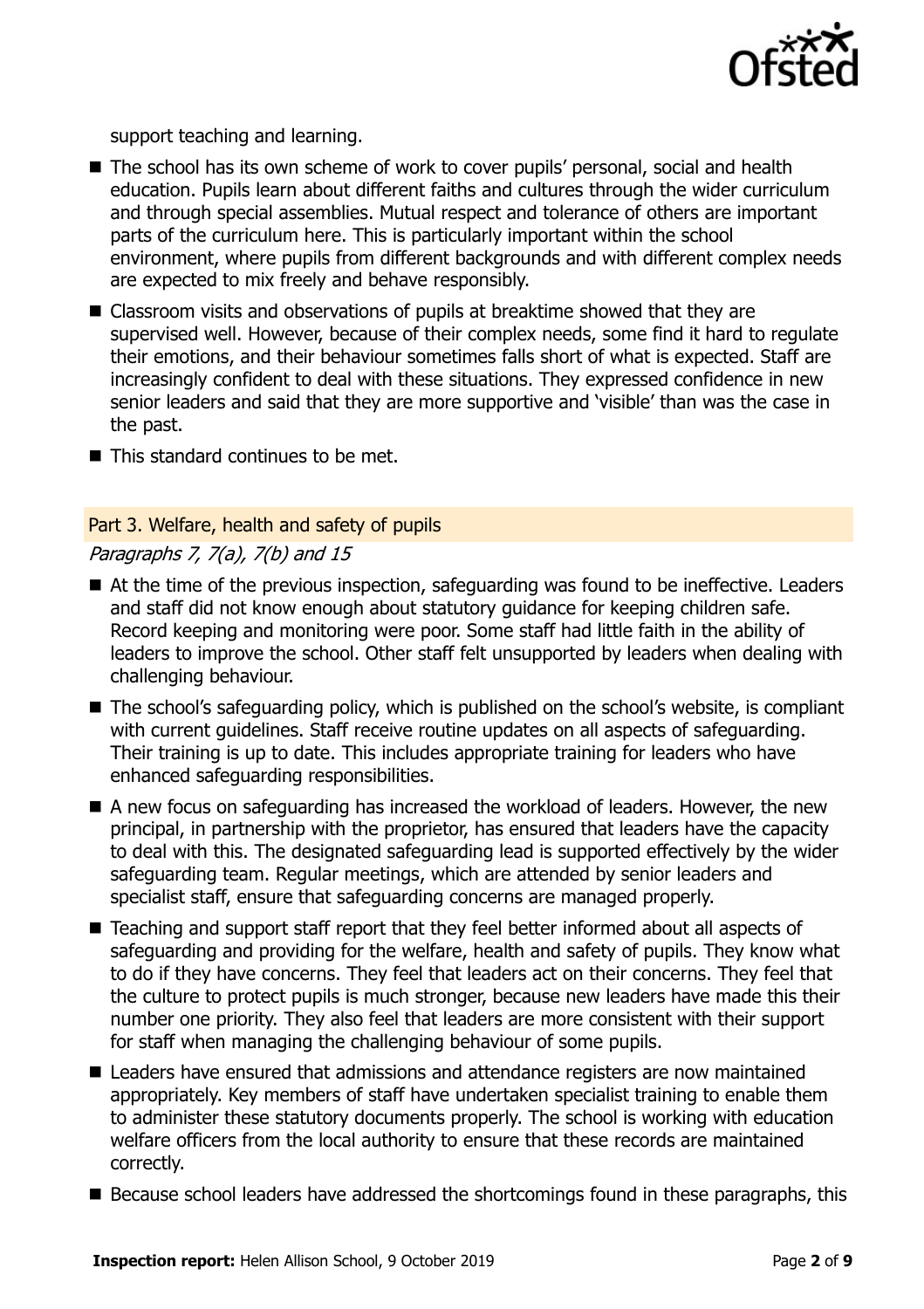

standard is now met.

Part 8. Quality of leadership in and management of schools Paragraphs 34(1), 34(1)(a), 34(1)(b) and 34(1)(c)

- The previous standard inspection found that the proprietor had not ensured that all the independent school standards were met. Safeguarding was not effective. Leaders' management of the welfare, health and safety of pupils was not strong. The overall effectiveness of the school was judged to be inadequate. Weaknesses in leadership and management led to the school having unmet independent school standards.
- Much has been done to improve the leadership and management of the school since the last inspection. Those in positions of governance, including the proprietor, are better informed about the quality of provision and the welfare, health and safety of pupils.
- A new principal is in position after a period where the school was led by an interim principal. Unmet standards identified at the last inspection have been rectified. Leaders have new self-evaluation and improvement planning documents, which are being acted on.
- **P** Previous systems to monitor the effectiveness of the school on behalf of the proprietor have been reviewed. New positions of education director and deputy education director are now firmly established. Working directly for the proprietor, the education director has a clear understanding of the school's strengths and weaknesses. A new 'education quality and standards framework' is also in place. This ensures that leaders understand their roles and responsibilities, that clear lines of accountability have been established, and that an effective monitoring schedule is now in place.
- A new safeguarding team is in place. Leaders in this team, including the designated safeguarding lead, have undertaken appropriate training and understand their roles well. Crucially, teaching and support staff express confidence in leaders to act on their concerns and offer support and guidance where needed.
- The culture to safeguard pupils is much stronger. Staff have attended appropriate training, including in de-escalating and dealing with challenging behaviour. Statutory policies and guidance are up to date and understood by staff. Communications with outside agencies, including the local authority and other government departments, are managed effectively.
- Leaders are fulfilling their roles consistently and effectively to actively promote the wellbeing of pupils. They have addressed the shortcomings identified at the last inspection. All the independent school standards looked at during this inspection were found to be met. Therefore, Part 8 is fully met.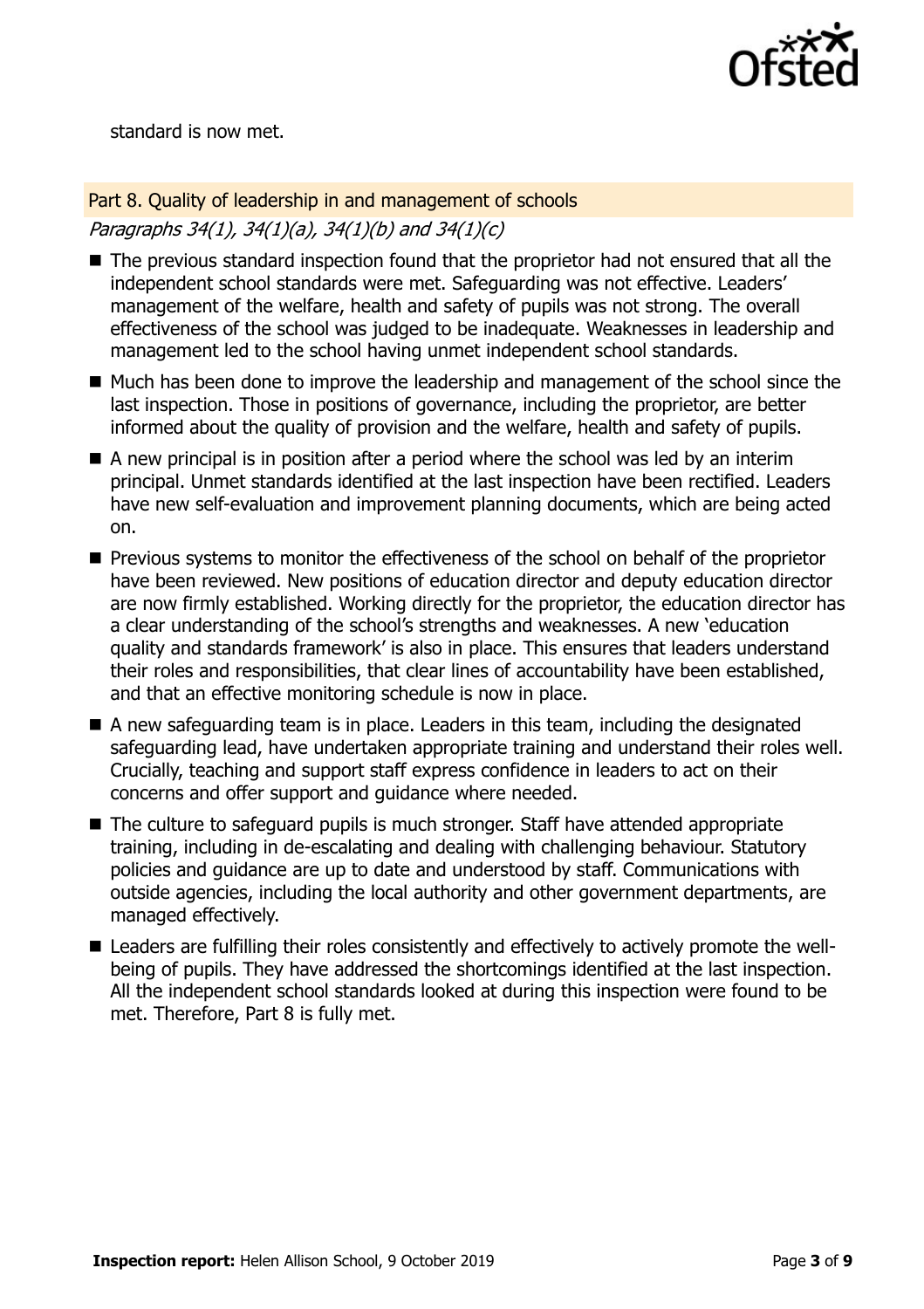

## **Compliance with regulatory requirements**

The school meets the requirements of the schedule to the Education (Independent School Standards) Regulations 2014 ('the independent school standards') and associated requirements that were checked during this inspection. This included the standards and requirements that the school was judged to not comply with at the previous inspection. Not all of the standards and associated requirements were checked during this inspection.

#### **The school now meets the following requirements of the independent school standards**

#### **Part 1. Quality of education provided**

■ 3 The standard in this paragraph is met if the proprietor ensures that the teaching at the school–

– 3(a) enables pupils to acquire new knowledge and make good progress according to their ability so that they increase their understanding and develop their skills in the subjects taught;

– 3(b) fosters in pupils self-motivation, the application of intellectual, physical and creative effort, interest in their work and the ability to think and learn for themselves;

– 3(c) involves well-planned lessons and effective teaching methods, activities and management of class time;

– 3(d) shows a good understanding of the aptitudes, needs and prior attainments of the pupils, and ensures that these are taken into account in the planning of lessons;

– 3(e) demonstrates good knowledge and understanding of the subject matter being taught;

– 3(f) utilises effectively classroom resources of a good quality, quantity and range;

– 3(g) demonstrates that a framework is in place to assess pupils' work regularly and thoroughly and uses information from that assessment to plan teaching so that pupils can progress;

– 3(h) utilises effective strategies for managing behaviour and encouraging pupils to act responsibly;

– 3(i) does not undermine the fundamental British values of democracy, the rule of law, individual liberty, and mutual respect and tolerance of those with different faiths and beliefs; and

– 3(j) does not discriminate against pupils contrary to Part 6 of the 2010 Act.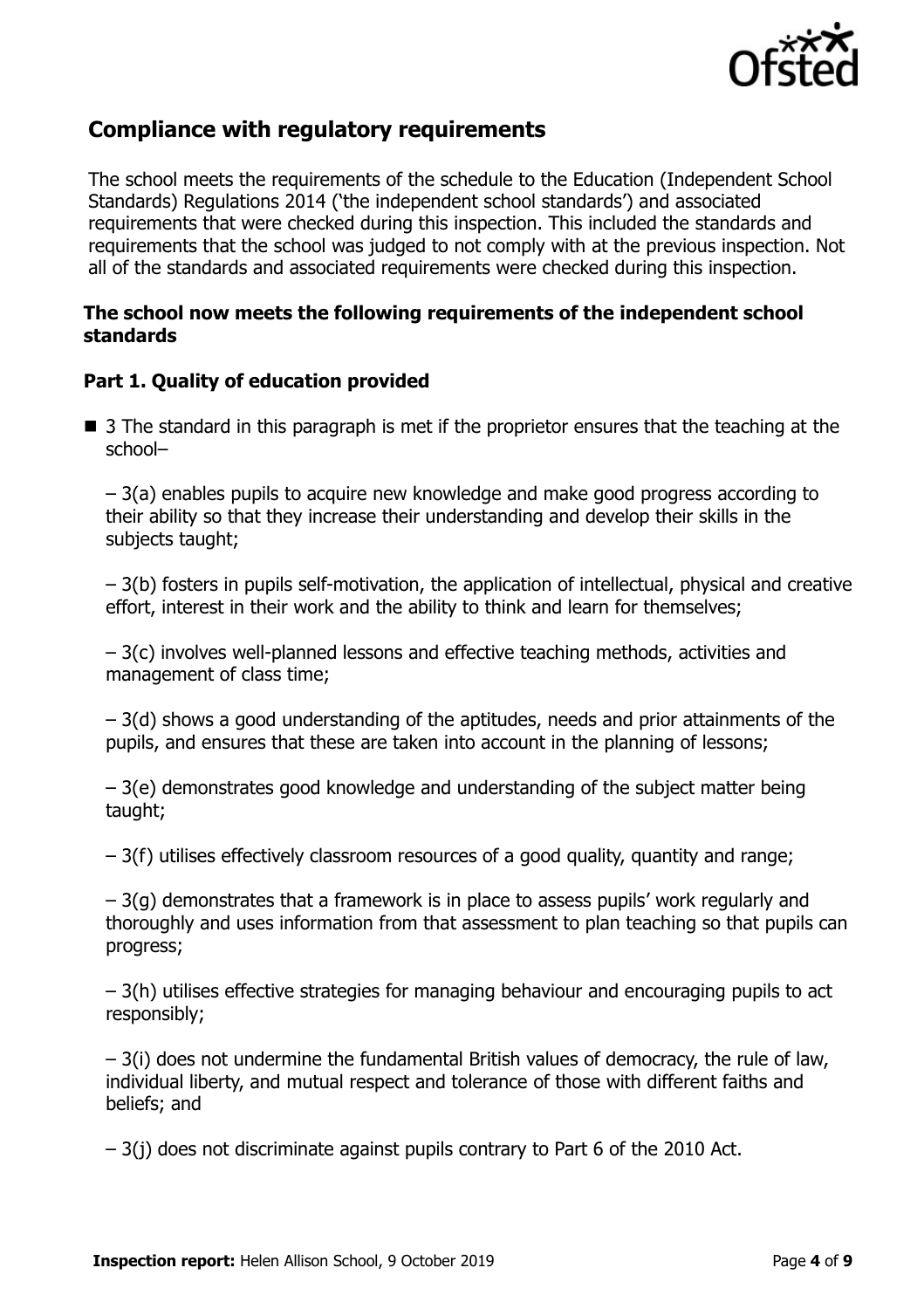

### **Part 3. Welfare, health and safety of pupils**

■ 7 The standard in this paragraph is met if the proprietor ensures that–

– 7(a) arrangements are made to safeguard and promote the welfare of pupils at the school; and

- $-7(b)$  such arrangements have regard to any guidance issued by the Secretary of State.
- 15 The standard in this paragraph is met if the proprietor ensures that an admission and attendance register is maintained in accordance with the Education (Pupil Registration) (England) Regulations 2006.

#### **Part 8. Quality of leadership in and management of schools**

 $\blacksquare$  34(1) The standard about the quality of leadership and management is met if the proprietor ensures that persons with leadership and management responsibilities at the school–

– 34(1)(a) demonstrate good skills and knowledge appropriate to their role so that the independent school standards are met consistently;

– 34(1)(b) fulfil their responsibilities effectively so that the independent school standards are met consistently; and

 $-34(1)(c)$  actively promote the well-being of pupils.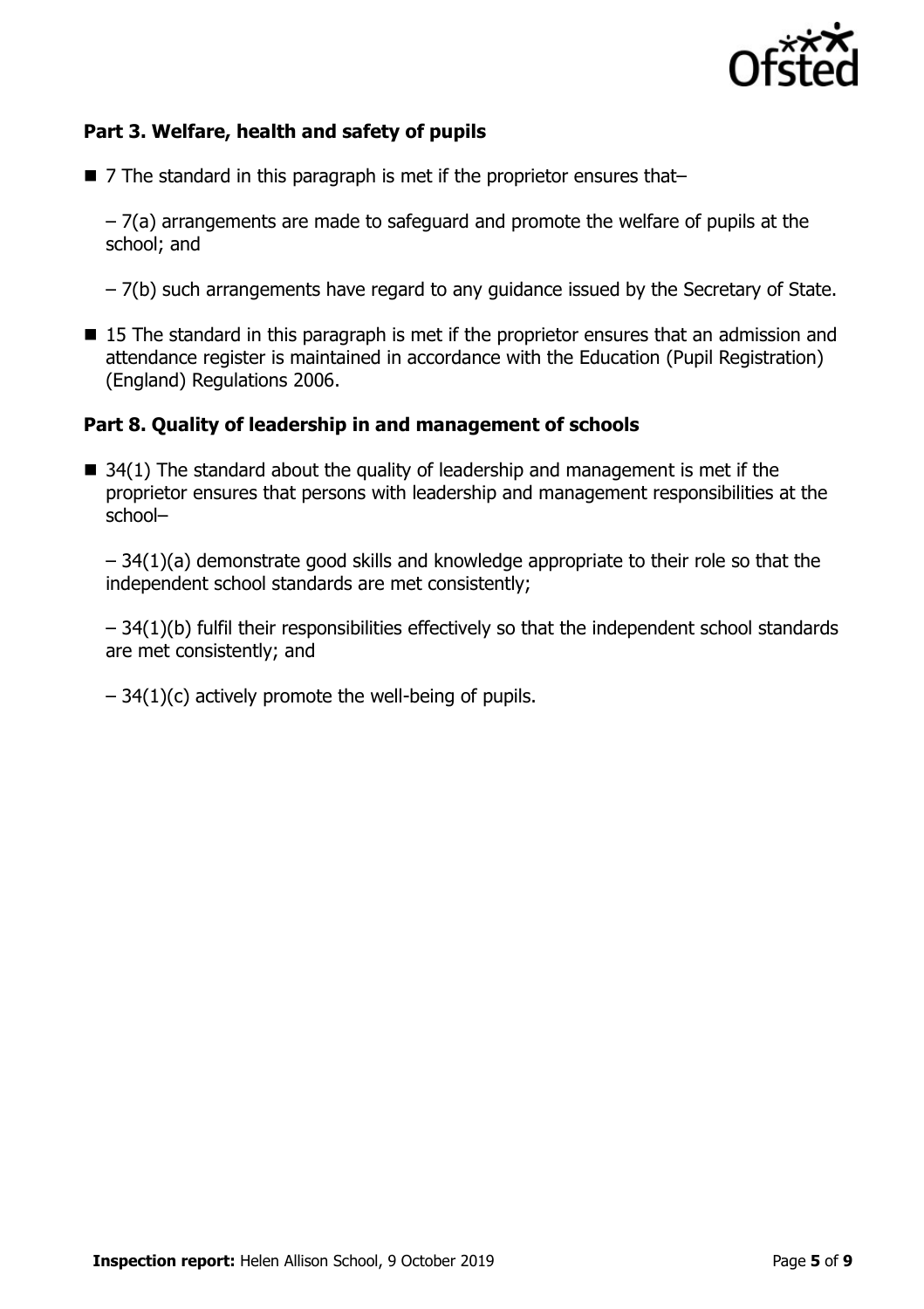

## **School details**

| Unique reference number | 118993   |
|-------------------------|----------|
| DfE registration number | 886/6046 |
| Inspection number       | 10118755 |

This inspection was carried out under section 109(1) and (2) of the Education and Skills Act 2008, the purpose of which is to advise the Secretary of State for Education about the school's suitability for continued registration as an independent school.

| Type of school                         | Other independent special school |
|----------------------------------------|----------------------------------|
| <b>School status</b>                   | Independent special school       |
| Age range of pupils                    | 5 to 19                          |
| Gender of pupils                       | Mixed                            |
| Gender of pupils in the sixth form     | Mixed                            |
| Number of pupils on the school roll    | 70                               |
| Of which, number on roll in sixth form | 17                               |
| Number of part-time pupils             | 0                                |
| Proprietor                             | <b>National Autistic Society</b> |
| Chair                                  | Janet Corcoran                   |
| Principal                              | <b>Simon Collins</b>             |
| Annual fees (day pupils)               | £45,076 to £75,959               |
| Telephone number                       | 01474 814878                     |
| Website                                | www.autism.org.uk/helenallison   |
| <b>Email address</b>                   | helen.allison@nas.org.uk         |
| Date of previous standard inspection   | 29-31 January 2019               |

### **Information about this school**

- Helen Allison is a special school, part of the National Autistic Society, offering full-time education to male and female pupils between the ages of five and 19. The school is registered for up to 83 pupils. The school is situated on two sites, the main school and The Hub, which is attended mainly by older pupils.
- The school caters for children and young people with autism spectrum disorder. There are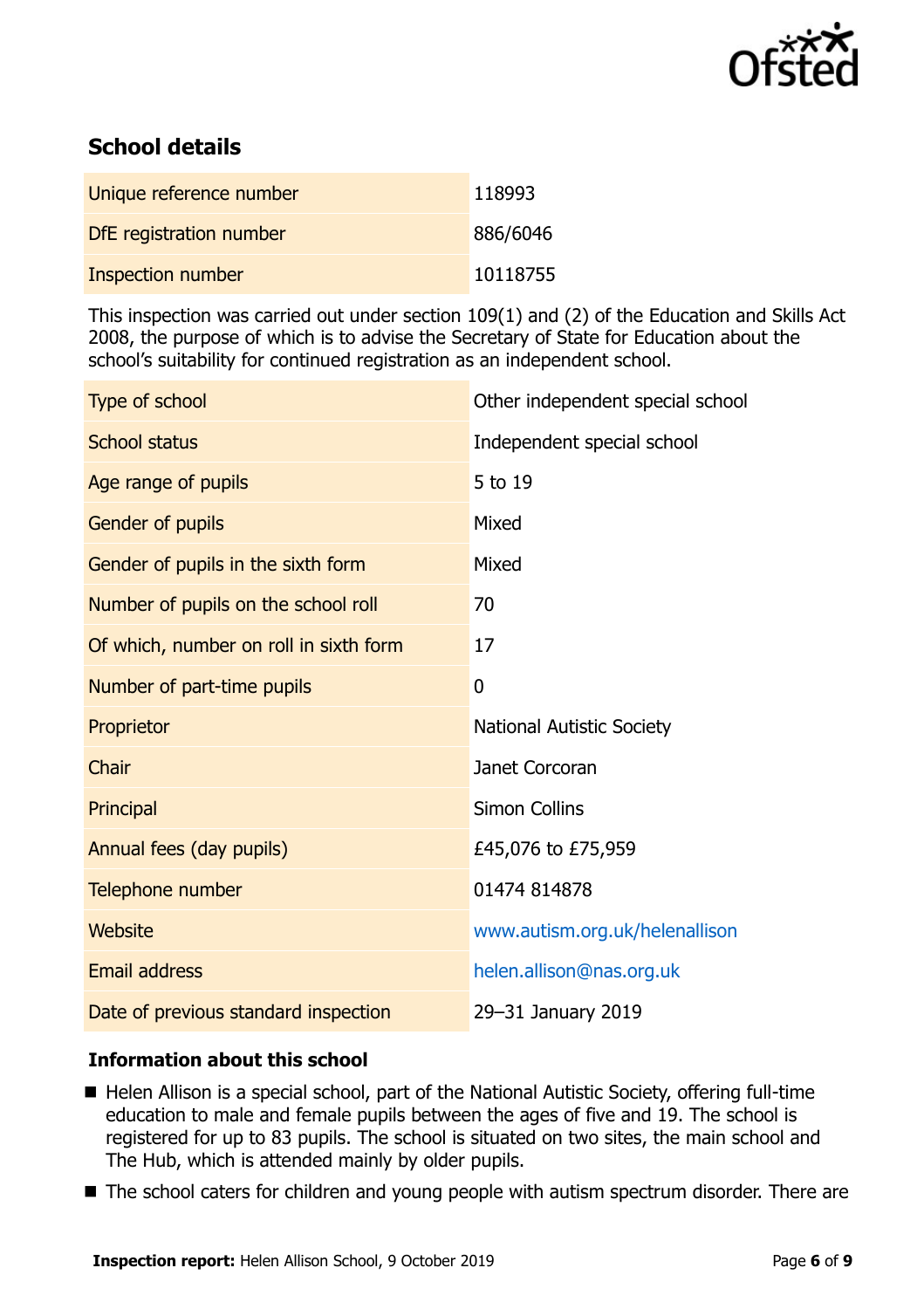

currently 70 pupils on roll.

- The school uses the following schools and other organisations to complement the curriculum: Rowhill School, Hadlow College, Rochester Independent College, and Medway Education Business Partnership.
- The school's last full integrated inspection was in January 2019. That inspection was an integrated inspection because the school provided residential provision for some pupils at that time. Since that inspection, the school has shut its residential provision.
- The current principal was appointed in July 2019. Prior to this, there had been an interim principal following the departure of the previous principal after the last inspection.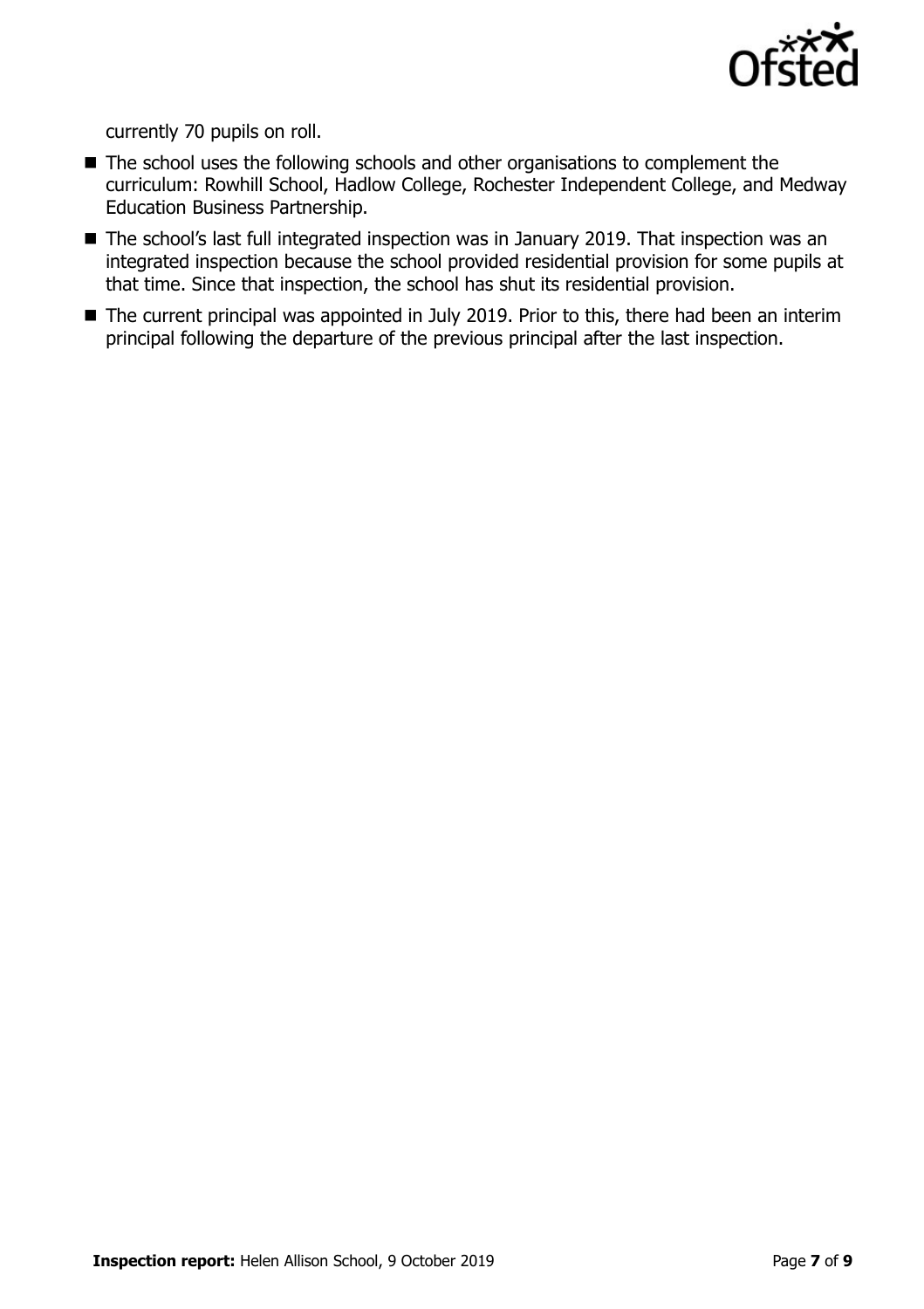

## **Information about this inspection**

- This inspection was carried out at the request of the registration authority for independent schools. The purpose of the inspection was to monitor the progress the school has made in meeting the independent school standards and other requirements that it was judged to not comply with at its previous inspection.
- This was the first progress monitoring inspection since the previous inspection in January 2019. As a monitoring inspection, this inspection was carried out without notice.
- The school's action plan to address the unmet independent school standards and national minimum standards identified at the last standard inspection was found to be acceptable by the DfE in July 2019.
- During this inspection, the inspector carried out a range of activities. These included brief classroom visits on both sites of the school to assess the quality of pupils' work and to talk to them about their learning. The inspector also observed pupils during their break and as they moved around the school.
- A number of meetings were held with school leaders, teaching and support staff, and a representative of the proprietor.
- A wide range of documentation was scrutinised, including the school's safeguarding and other associated policies. The single central record of staff checks was also scrutinised, as well as staff training records and documents regarding leaders' work to address unmet standards identified at the last inspection.

#### **Inspection team**

Clive Close, lead inspector **Her Majesty's Inspector**